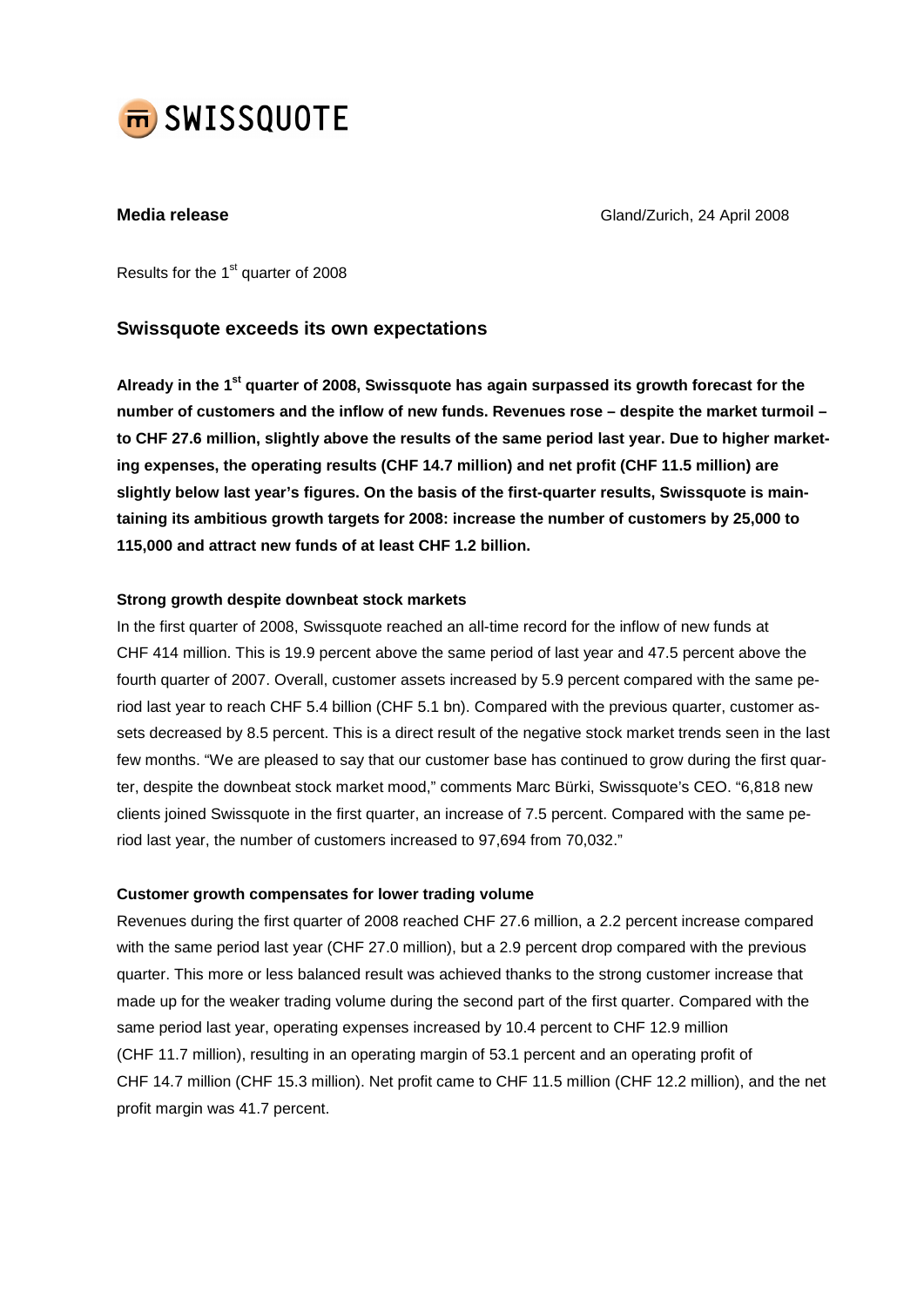

#### **Attractive new services and products**

On 31 March, Swissquote launched its new platform for currency trading. All "majors" (EUR, USD, CHF, GBP, JPY, CAD) can be traded 24 hours a day with spreads as low as 1.8pips, high liquidity and leverage of 100. No commission is charged. The new Forex platform gives access to the world's biggest liquidity pool of 60 major banks. Multiple orders can be placed, including market, limit and stop orders with different expiry dates. Real-time charts with detailed technical analysis and specialized financial news complete the new service.

From 24 April, Swissquote customers will be able to use our enlarged and improved Risk Analysis Tool for structured products. A new function allows customers not only to consult the data online, but to download it by means of a password assigned to them without charge.

On 13 May, Swissquote will present the already announced new savings account offer.

The complete **Financial report for the first quarter of 2008** can be viewed at: <http://www.swissquote.ch> – THE COMPANY/Investor Relations/Reporting

*Swissquote – Switzerland's leading online broker*

*Swissquote has 233 employees in Gland (VD) and Zurich. Swissquote is Switzerland's leading online broker. In* addition to low-cost stock market access and a trading platform for portfolio managers, Swissquote also offers a wide range of financial and online wealth management tools. The shares of Swissquote Group Holding AG (SQN) *are listed on the SWX.*

### **For further information, please contact**

Marc Bürki, CEO Swissquote Bank, Chemin de la Crétaux 33, CH-1196 Gland Phone +41 22 999 98 50, Fax +41 22 999 94 54, Cell phone +41 79 413 41 45 [marc.burki@swissquote.ch](mailto:marc.burki@swissquote.ch)

#### **Calendar of events in 2008**

| 24.04.2008 | Results for the first quarter of 2008 (telephone conference)           |
|------------|------------------------------------------------------------------------|
| 25.04.2008 | Annual General Meeting in Zurich                                       |
| 13.05.2008 | Media presentation of the savings account offer (invitation to follow) |
| 29.07.2008 | Results for the first half of 2008 (presentation at SWX)               |
| 28.10.2008 | Results for the first nine months of 2008 (telephone conference)       |